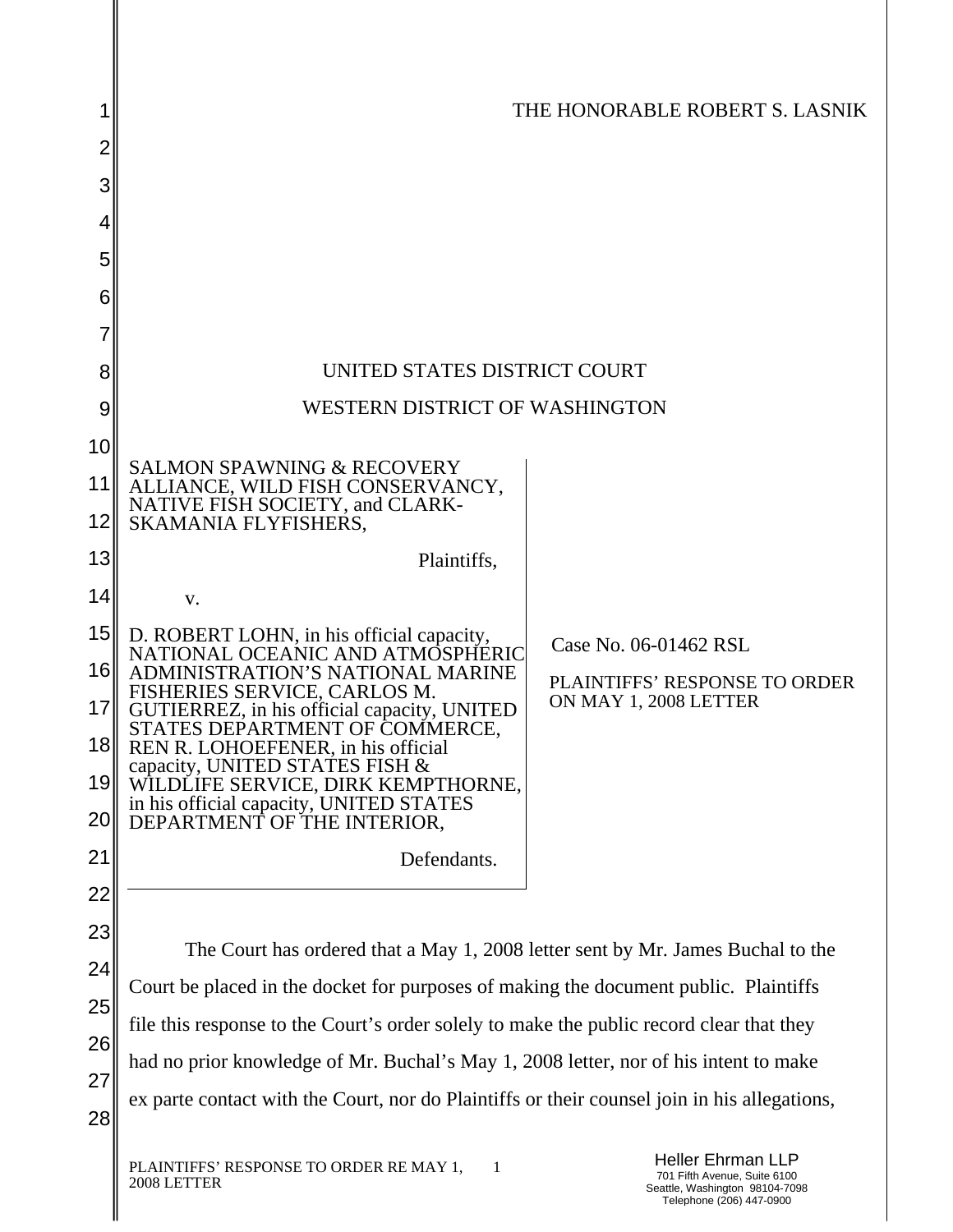| 1        | to the extent they understand them.                    |                                                                                                                                          |
|----------|--------------------------------------------------------|------------------------------------------------------------------------------------------------------------------------------------------|
| 2        | DATED: May 12, 2008                                    | Respectfully submitted,                                                                                                                  |
| 3        |                                                        |                                                                                                                                          |
| 4        |                                                        | HELLER EHRMAN LLP                                                                                                                        |
| 5        |                                                        |                                                                                                                                          |
| 6        |                                                        | By: /s/ Eric Redman                                                                                                                      |
| 7        |                                                        | ERIC REDMAN (BAR NO. 6260)                                                                                                               |
| 8        |                                                        | SVEND A. BRANDT-ERICHSEN (BAR<br>NO. 23923)                                                                                              |
| 9        |                                                        | <b>Counsel for Plaintiffs</b>                                                                                                            |
| 10       |                                                        | Salmon Spawning & Recovery Alliance, Wild<br>Fish Conservancy, Native Fish Society, and                                                  |
| 11       |                                                        | Clark-Skamania Flyfishers                                                                                                                |
| 12<br>13 |                                                        |                                                                                                                                          |
| 14       |                                                        |                                                                                                                                          |
| 15       |                                                        |                                                                                                                                          |
| 16       |                                                        |                                                                                                                                          |
| 17       |                                                        |                                                                                                                                          |
| 18       |                                                        |                                                                                                                                          |
| 19       |                                                        |                                                                                                                                          |
| 20       |                                                        |                                                                                                                                          |
| 21       |                                                        |                                                                                                                                          |
| 22       |                                                        |                                                                                                                                          |
| 23       |                                                        |                                                                                                                                          |
| 24       |                                                        |                                                                                                                                          |
| 25<br>26 |                                                        |                                                                                                                                          |
| 27       |                                                        |                                                                                                                                          |
| 28       |                                                        |                                                                                                                                          |
|          | PLAINTIFFS' RESPONSE TO ORDER RE MAY 1,<br>2008 LETTER | <b>Heller Ehrman LLP</b><br>$\mathfrak{2}$<br>701 Fifth Avenue, Suite 6100<br>Seattle, Washington 98104-7098<br>Telephone (206) 447-0900 |

I